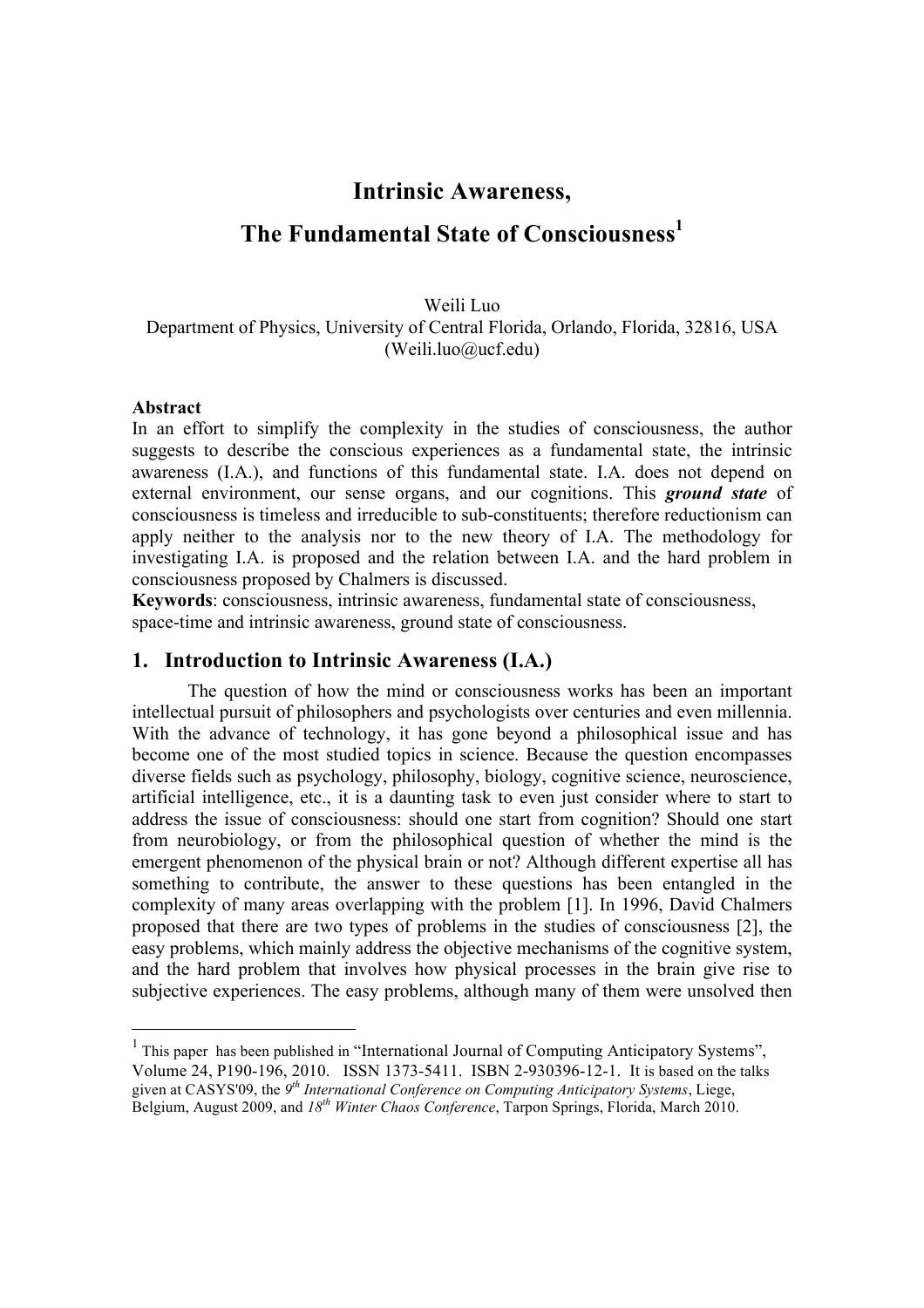and still are as of today, are solvable; while the hard problem is the one that researchers do not know where to start, and Chalmers was not even sure that current scientific framework can eventually solve it.

In this article a proposal is made, instead of dividing the consciousness studies into the easy problems and hard problem, to characterize our conscious experience by a fundamental state and functions of this state. I argue that the complexity of the studies of consciousness can be simplified because of the existence of a fundamental awareness. I terms it the "Intrinsic Awareness" or I.A., which is our basic ability to be aware, to know. The idea of this fundamental awareness is borrowed from some ancient contemplative traditions where it has been called different names such as innate basis of mind, pure mind, illuminating mind, or simply awareness, etc. [3-6].

It is not difficult to realize that I.A. does not depend on our senses and the external conditions. Taking the example of seeing red roses: the whole process of seeing red roses can be broken down to several stages: we may first sense something beautiful in our environment, then our vision comes into focus so we can see the actual flowers; our brain starts to perform the function of analyzing and comparing the observed object with other concepts stored in it; afterward the brain comes up with the conclusion that this is a bunch of red roses. If these flowers are outside our sight at the beginning, our olfactory organ will be the first to get in contact with the smell from them. And, the analytical process from the brain leads to the conclusion that these are fragrant flowers. Although the cognitive process seems to start from the contact of the object with our visual or olfactory sense, it is our ability to know that leads us to notice that there is something out there in the first place. This ability itself does not depend on external objects and it must exist before our sense organs get in contact with the environment. A blind person may not see things at this moment but his/her ability to see is still there. When technology is advanced enough to cure the blindness the person is no longer blind to outside world, and then the ability to see will be able to perform its functions. Just recently a device has been invented to help blind people to analyze the electric signals received so they can "see" the environment surrounding them<sup>2</sup>. Similarly, people who could not hear may have problems with their sense organ, the ear(s) in this case, but they do not really lose their ability to hear. With modern technology, it is not hard to conclude that once a hearing aid is put into place, they are able to hear again, just as we may not be able to hear in a soundproof room but our ability to hear is still there. Once we get out of the room, we are able to hear again.

The next example goes beyond our sense organs: suppose we are alone in a room with our back facing the door when someone walks into the room quietly. Even we do not hear steps and do not see the person, many of us have the gut feeling that someone else is in the room. Through some training, most people can achieve the same ability<sup>3</sup> associated with I.A. It is also easy to understand that I.A. can function perfectly

 $\overline{a}$ 

<sup>&</sup>lt;sup>2</sup> "Acoustics help blind people see the world" The Medical News, July 5, 2009. URL: http://www.newsmedical.net/news/20090705/Acoustics-help-blind-people-see-the-world.aspx

<sup>&</sup>lt;sup>3</sup> One way to achieve this is to train our mind to be tranquil so as to be sensitive to surrounding environment.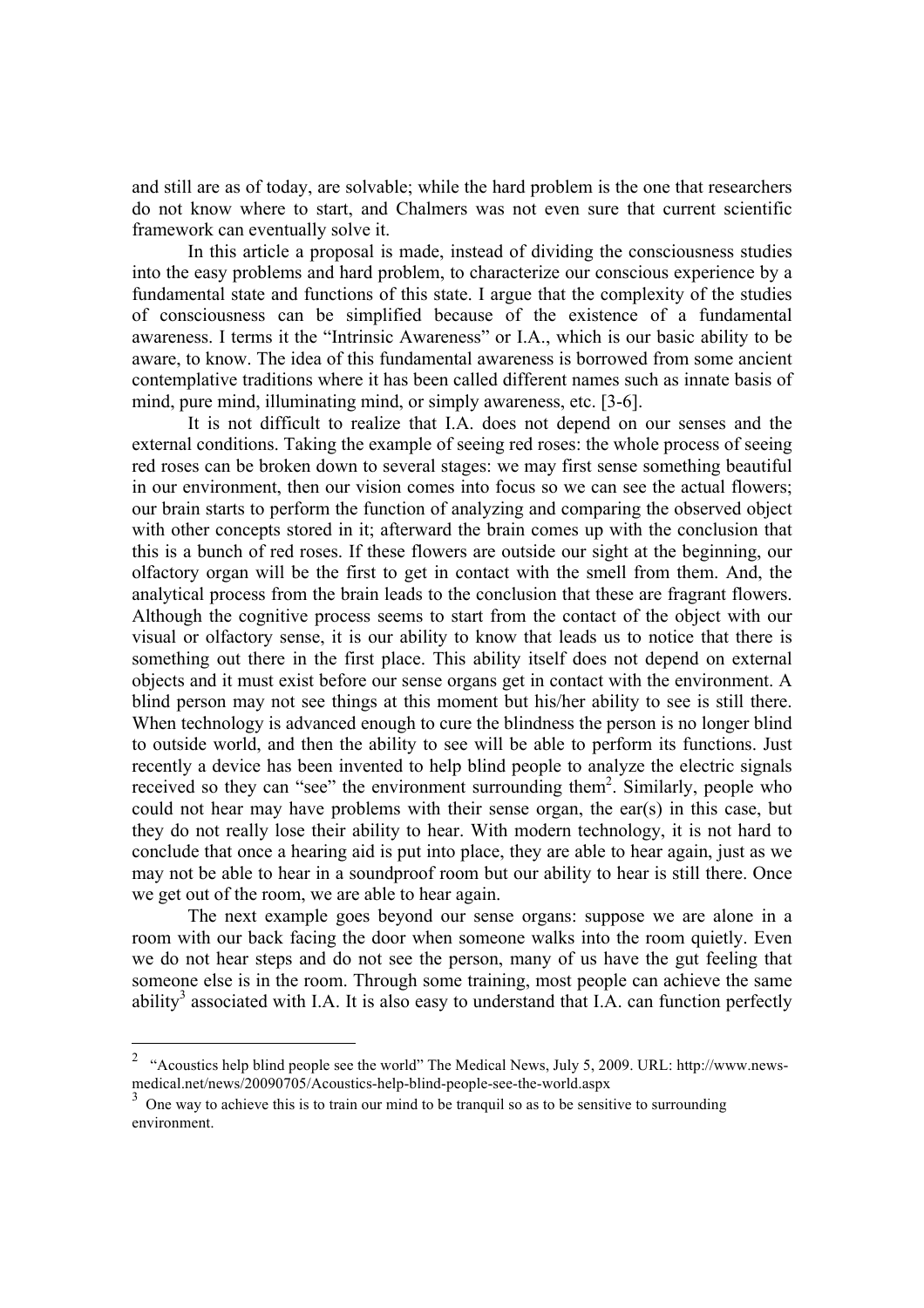well without external stimuli — we can be aware of internal activities such as our thoughts, emotions, pains, etc.; we know when we are hungry, thirsty, or when we are in love. These examples demonstrate that our ability to be aware depends neither on the external environment nor on our sense organs.

### **2. All Conscious Experiences Are Functions of I.A.**

If I.A. does not depend on sense organs, the consciousnesses associated with the five sense organs<sup>4</sup> must not be fundamental. Then, what is the relation between I.A. and those conscious experiences we are more familiar with? It is common sense that our daily activities depend on awareness. We have to be aware of our environment and of ourselves to live a normal life, implying that, rather than separating from I.A., our everyday experiences are expressions of I.A. through a specific sense organ or mental activities. When I.A. manifests through our visual organ, the eyes, it becomes what we know as the visual consciousness; when I.A. expresses itself through the hearing organ, it becomes what we know as the hearing consciousness; the same is true for smell, taste, and tactile consciousnesses.

Besides the five sense organs we also have consciousness related to mental activities such as thoughts, concepts, and being conscious of self, etc. Some people, especially those who believe that mind is the emergent phenomenon of brain, may conclude that I.A. must be the product of our mental activities. In the previous example of being aware of someone walking into the room, one learned that I.A. does not depend on the mental discriminative ability based on concepts. At the very first moment, before we make connection with any concept or even any sense organ, we just have a hunch that someone is in the room. In fact, we all have experiences in which we had a hunch about something or some situation that we could not quite put it into words. This realization that we know or feel something but could not express it indicates that 1) our language is not sufficient to describe what we experience; 2) the "inner knowing" comes before any concept or words. This "knowing" before the conceptual mind arises is our basic ability to know, i.e. our intrinsic awareness, I.A. These examples demonstrate that this fundamental awareness is always with us whether we experience something or not. This leads to the conclusion that I.A. is independent of, instead of the product of, mental activities.

Because all our conscious experiences, either through physical senses or mental cognitions such as thinking, perception, judging, remembering, and problem solving, depend on the instinct ability to be aware, none of them is fundamental – they are all functions of I.A.

## **3. Timeless and Non-Reducible I.A. as the Ground State of Consciousness**

The fact that I.A. is the foundation to all conscious experiences indicates that it

 $\overline{a}$ 

<sup>4</sup> The five consciousnesses associated with the five sense organs are: the visual consciousness, the auditory consciousness, the nasal consciousness, the taste consciousness, and the tactile consciousness.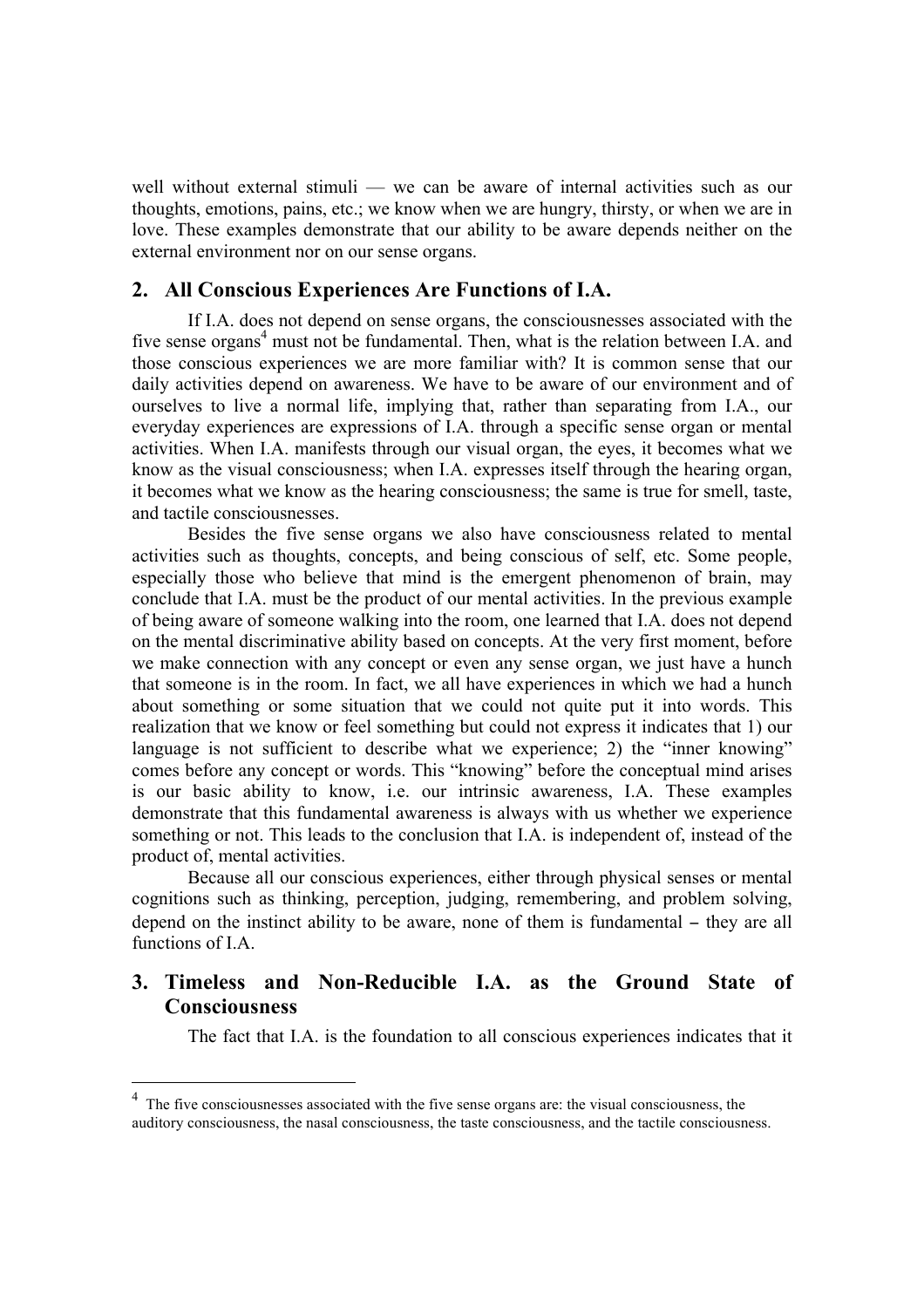cannot be further divided into sub-constituents: it is neither a part of anything else nor an entity depending on anything else; I.A. is irreducible. Thus, the current reductionist approach, where a system is analyzed by its subunits plus the interactions between them, will not apply to the study of I.A. Inasmuch as I.A. is irreducible, I.A. does not need the concept of "space coordinate", which is based on the potential divisibility, as in the concepts of left and right, up and down, inside and outside, etc.<sup>5</sup> [7]. Because I.A. cannot reduce itself to something else and because I.A. is always with us, nothing changes in this state. Therefore, there is no "time" if one resides in this pure awareness. Apparently, I.A. is the *ground state* of consciousness.

#### **4. How to Investigate I.A.**

 $\overline{a}$ 

If one accepts that I.A. is the root awareness from which all conscious experiences emerge and I.A. is not the product of physical and mental activities, one has to acknowledge the possibility that physical instruments we use in modern science, may not be suitable to measure properties of I.A. *directly*. It is very likely that these apparatus, at the best, probe only the results of interaction between the mental activities in the brain and I.A. Thus the statement "you do not have experimental evidence to show that I.A. is independent of mental activities" is not a valid argument against the existence of I.A.

In quantitative science such as physics, we develop theories through mental construct based on concepts, fundamental laws, and experimental facts; or the other way around, we perform experiments to test theoretical predictions. In all these activities, we use our discriminating ability to differentiate right and wrong, reasonable versus unreasonable. We use concepts, knowledge, even experience stored in our memory to compare with the object under study. There is, however, nothing in our experience or concepts that we learned through analytical or reductionist methodology nearly resembles I.A. Then, the question is how do we learn and understand I.A.? During many years of investigating the nature of consciousness, I realized that, to truly know or even to get familiar with I.A., one must directly experience it through introspection [8] or contemplative practice<sup>6</sup>. In this direct perception our stereotype, culture background, or special training that leads to a special way of thinking, have to be put aside so they will not interfere with the experience.

Although this introspection may seem rather subjective, therefore lack of

 $5$  One should be careful not to equate the space in space-time and the spaciousness. When we say: "someone's mind is as vast as space" we mean spaciousness, not the space coordinate in space-time framework used in modern science.

 $<sup>6</sup>$  The contemplative practice is no longer a taboo in our society, even in higher education. Numerous</sup> research works have been done to investigate the effect of contemplative practices [9]. Some laboratories and centers for contemplative studies have been established in higher education such as: The Center for Investigating the Healthy Mind at the University of Wisconsin (URL:

http://www.investigatinghealthyminds.org); The Association for Contemplative Mind in Higher Education (URL: http://www.acmhe.org); Contemplative Studies Initiatives at Brown University, Emory University, and other institutions.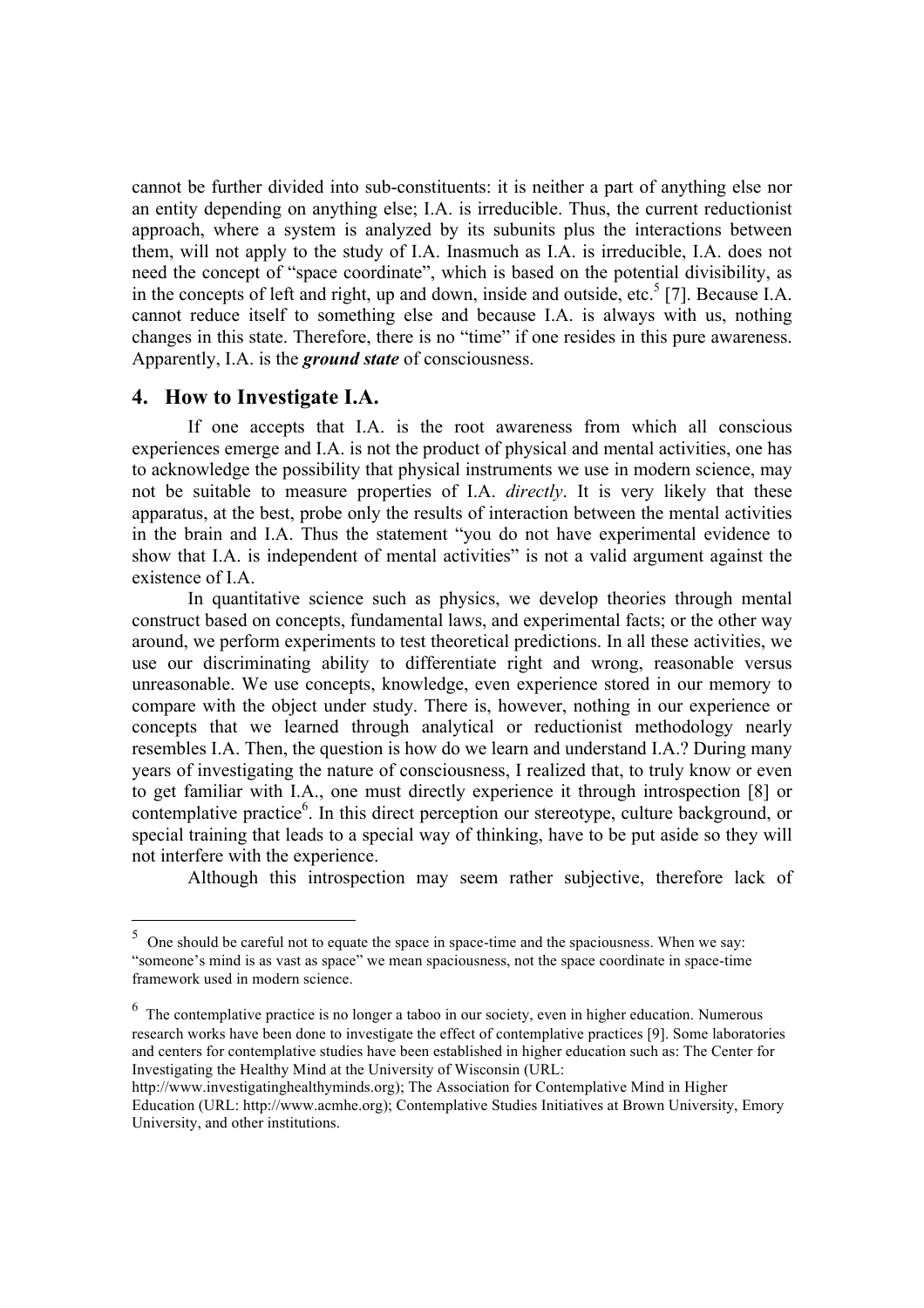scientific objectivity, this in fact is not the case. In exploring I.A., as long as we follow the same procedure step by step, different people should have the similarly reportable result about the existence of I.A., albeit the details about how to reach that conclusion may differ. Therefore, the seemingly subjective introspection is verifiable.

## **5. I.A. Versus "The Hard Problem" in Consciousness**

There are commonalities between "the hard problem" of consciousness proposed by David Chalmers [2] and I.A. discussed by the author of this article. According to Chalmers, the mechanism associated with the interaction between human and information received by the subject, i.e. the cognitive process, and the mechanisms related to it, are the easy parts of consciousness study, meaning at least one can expect to solve them sometime down the road. The subjective experience is hard because one does not even know where to start to address it. In fact one is not even sure that science can provide an answer to the hard problem in consciousness. Chalmers demonstrated the difficulties encountered by reductionist approach when dealing with the hard problem in consciousness. As far as the inapplicability of the reductionism to the underlying problems is concerned, I.A. and the hard problem proposed by Chalmers face the same situation. Nevertheless, characterizing conscious experience as I.A. and functions of I.A. actually simplifies the complexity involved in studies of consciousness. Once we know the fundamental state of the consciousness we know where to start to proceed. Furthermore, this work gives a clear answer to the question "why doesn't the reductionism apply to the 'hard problem' in consciousness study?"

There are clear distinctions between the "hard problem of consciousness" and I.A.: most of David Chalmers' examples as the hard problem of consciousness are subjective experiences that depend on personal history. For example, the experience of color blue may reflect our living environment, our mood at certain time period, or other things involving individual experiences. If one grew up in the proximity to ocean, then the color blue is associated with his/her childhood memory with the ocean. If someone lives in the open space of countryside, thus blue sky is the constant companion, then the color blue may represent openness and spaciousness. On the other hand, if one is often depressed, he or she may feel sad whenever the blue color shows  $up^7$ . I.A., instead, is independent of personal history, culture, and our stereotype, as the ability to be aware is universal among all living things.

#### **6. Conclusions and the Final Comments**

 $\overline{a}$ 

From these discussions we can reach the following main conclusions: The intrinsic awareness (IA) that we all have is a universal phenomenon among all living beings. I.A. is the ground state of our conscious experiences that is timeless and irreducible. The non-applicability of reductionism to study of I.A. challenges the current "theories of everything" in which consciousness is ignored.

Recently, Rowlands has developed a new theory, "universal computational

 $<sup>7</sup>$  In American idiom, "feeling blue" means feeling depressed or unhappy.</sup>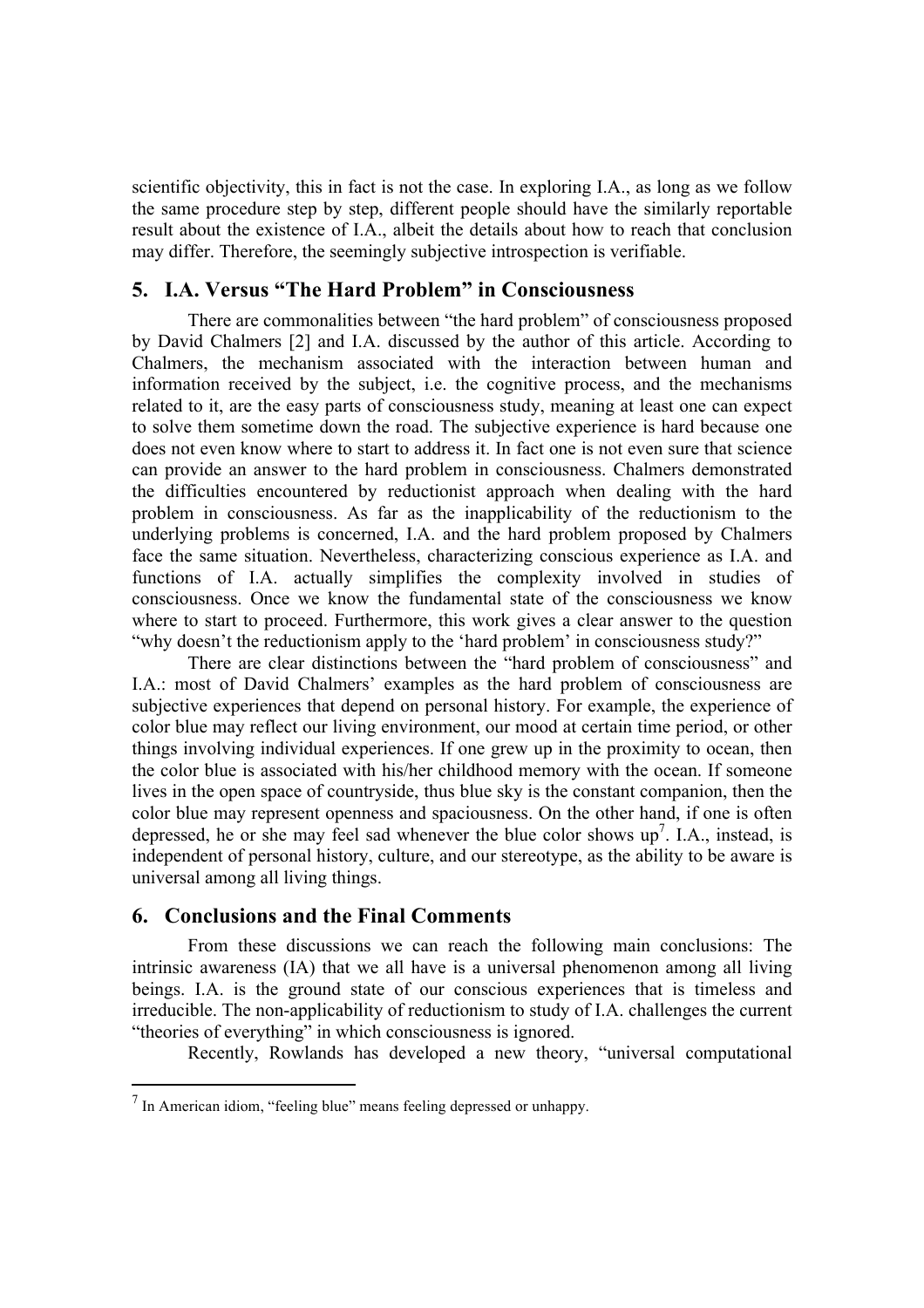rewrite system", with significant applications in particle physics and cosmology [10]. Basically, Rowlands can generate all mathematics, structure of nature, including space and time, from a zero totality. It seems that this is a unified theory that is relative simple and promising, as far as physical world is concerned. However, it is not clear how consciousness and the fundamental awareness can come out of this universal rewrite system. Although I.A. is beyond concept and space-time, consciousness, as function of I.A., can be and should be addressed by any theory that is complete and unifying. Linde has proposed that consciousness should be one of the fundamental variables, such as space, time, matter, in any unifying theory [11].

More than thirty years ago, some physicists have speculated that there are parallels between modern physics and Eastern philosophies, even suggesting that vacuum state coming out of the quantum field theory of modern physics resembles the concept of emptiness in Buddhism [12, 13]. Recently, this parallel was revisited by Buddhist scholar Wallace [14]. Even though there are some similarities between the concept of ultimate reality in Eastern thought and the basic state of nature in physics, and these similarities will be further explored, the vacuum state addressed in quantum field theory, at least in the current form, does not explicitly involve conscious mind.

I.A. is different from the "field" in the unified field model for consciousness based on the "coherent field" developed when many people practicing meditation together [15-17]. This "coherent, unified consciousness" was suggested being similar to the "field" concept in physics. First of all, the "pure consciousness state" discussed in these articles is not necessarily the intrinsic awareness. Just because one's mind is calm, quiet, and no thoughts does not guarantee it is in the intrinsic awareness as defined in this work. Secondly, the so-called "unified, global conscious field" requires many people to establish; while each one of us has I.A. with us; there is no need for anyone else's presence to experience I.A.

#### **7. Acknowledgement**

The author thanks Dr. Gilles Nibart for his encouragement and suggestions for references.

#### **References:**

- 1. For a review on the problems encountered by the studies of consciousness, please see: "Philosophy of Mind: Classical and Contemporary Readings", Ed. by David Chalmers, Oxford University Press, 2002, and references therein.
- 2. Chalmers, David, "Facing Up the Problem of Consciousness", Journal of Consciousness Studies, vol. 2, pp. 200-219, 1995; David Chalmers, "The Puzzle of Conscious experience", Scientific American Dec 1995.
- 3. Sheng, Yen, "Illuminating Silence", Watkins Publishing, London, 2002.
- 4. Suzuki, S., "Zen Mind, Beginner's Mind", Weatherhill, 2005.
- 5. Nyima, Chokyi, "The Union of Mahamudra and Dzogchen", Rangjung, Yeshe Publications, 1986.
- 6. Xuan, Hua, "Shurangama Sutra", Dharma Realm Buddhist Association, 1992.
- 7. One of the earliest concepts of space involves the "void" between the discrete